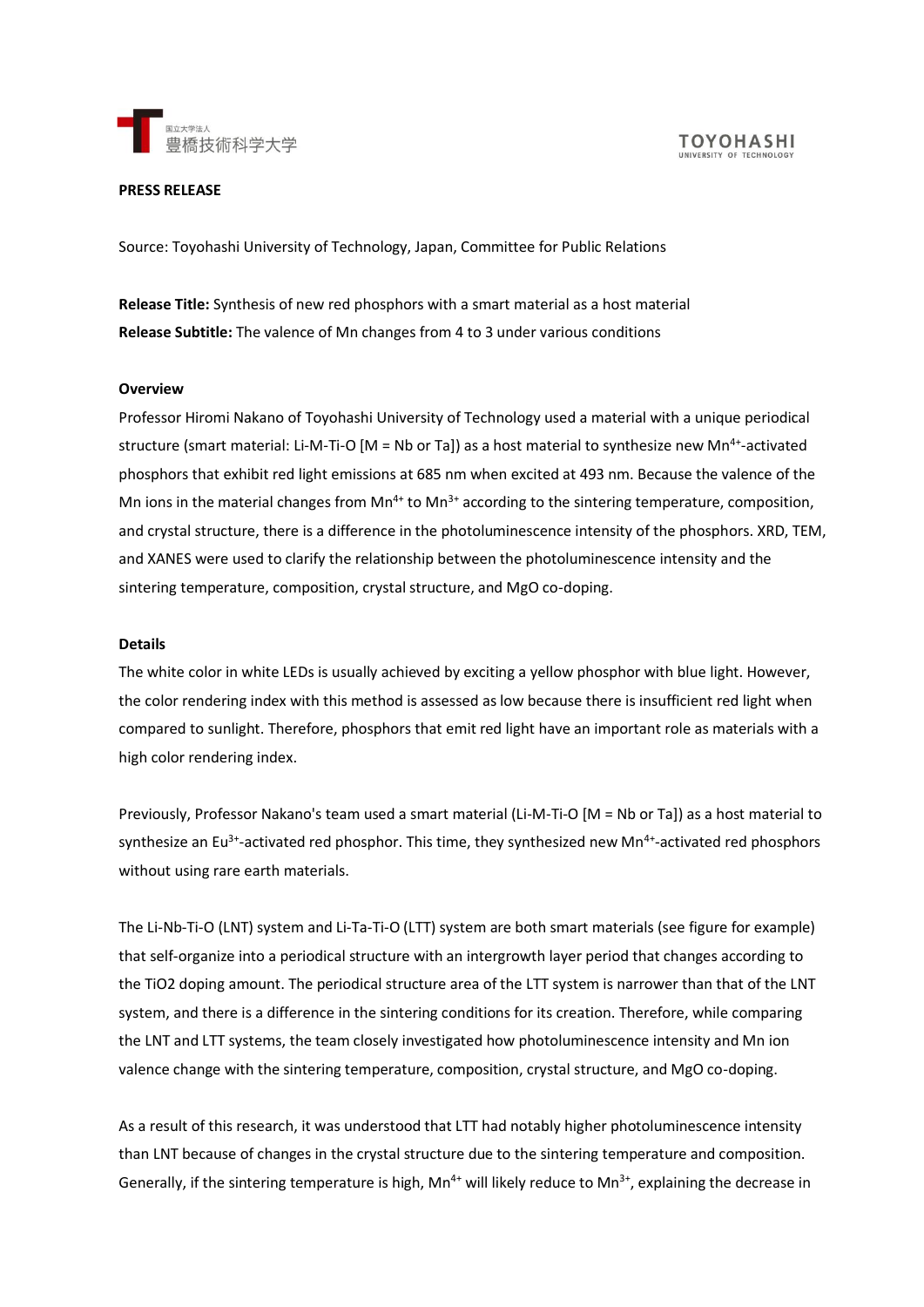

# **TOYOHASHI**

the photoluminescence intensity. In regards to changes in the crystal structure, when the TiO2 doping amount is increased, the number of [Ti2O3]2+ periodical intergrowth layers also increases. Because the intergrowth layer is formed with  $Ti^{3+}$  ions, it was understood that the surrounding oxygen deficiencies contribute to reductions from  $Mn^{4+}$  to  $Mn^{3+}$ . Additionally, when MgO doping was performed to increase the photoluminescence intensity, the LTT phosphor that did not have a periodical structure exhibited a 100% Mn<sup>4+</sup> ratio and the highest photoluminescence intensity.

## **Development Background**

The student who was initially involved in the experiment stated that "the Mn<sup>4+</sup> phosphor did not exhibit photoluminescence with the host material", and the research was put on hold for about six months. Next year, a different student synthesized the phosphor and stated, "it exhibits a weak photoluminescence, but I think we could try some things to improve it." Through repeated trial and error, the team uncovered an important factor: in addition to the sintering temperature, there were significant differences in the changes to the crystal structure when the Mn<sup>4+</sup> ratio was controlled. Through numerous trips to the Aichi Synchrotron Radiation Center, the team was able to measure the Mn<sup>4+</sup> ratio and consolidate their research results.

## **Future Outlook**

The Mn<sup>4+</sup>-activated phosphor had to be synthesized at a comparatively low 850 °C in order to increase the Mn<sup>4+</sup> ratio. However, under this condition, there is an issue with moderately low crystallinity. In the future, they will try various co-dopants to further explore the synthesis process to achieve a brighter red phosphor. In recent years, there has been more interest in deep-red Mn phosphors activated without the use of rare-earth materials, such as for use in LED grow lights, and applications can be expected to expand in the future.

#### **Reference**

Hiromi Nakano, Shota Ando (2021) "Relationship between photoluminescence intensity, Mn ion oxidation, and crystal structure of new phosphors Li-M-Ti-O:Mn<sup>4+</sup> (M = Nb or Ta)" *Materials Research Bulletin vol.* 143, pp. 111445 (1-7).<https://doi.org/10.1016/j.materresbull.2021.111445>